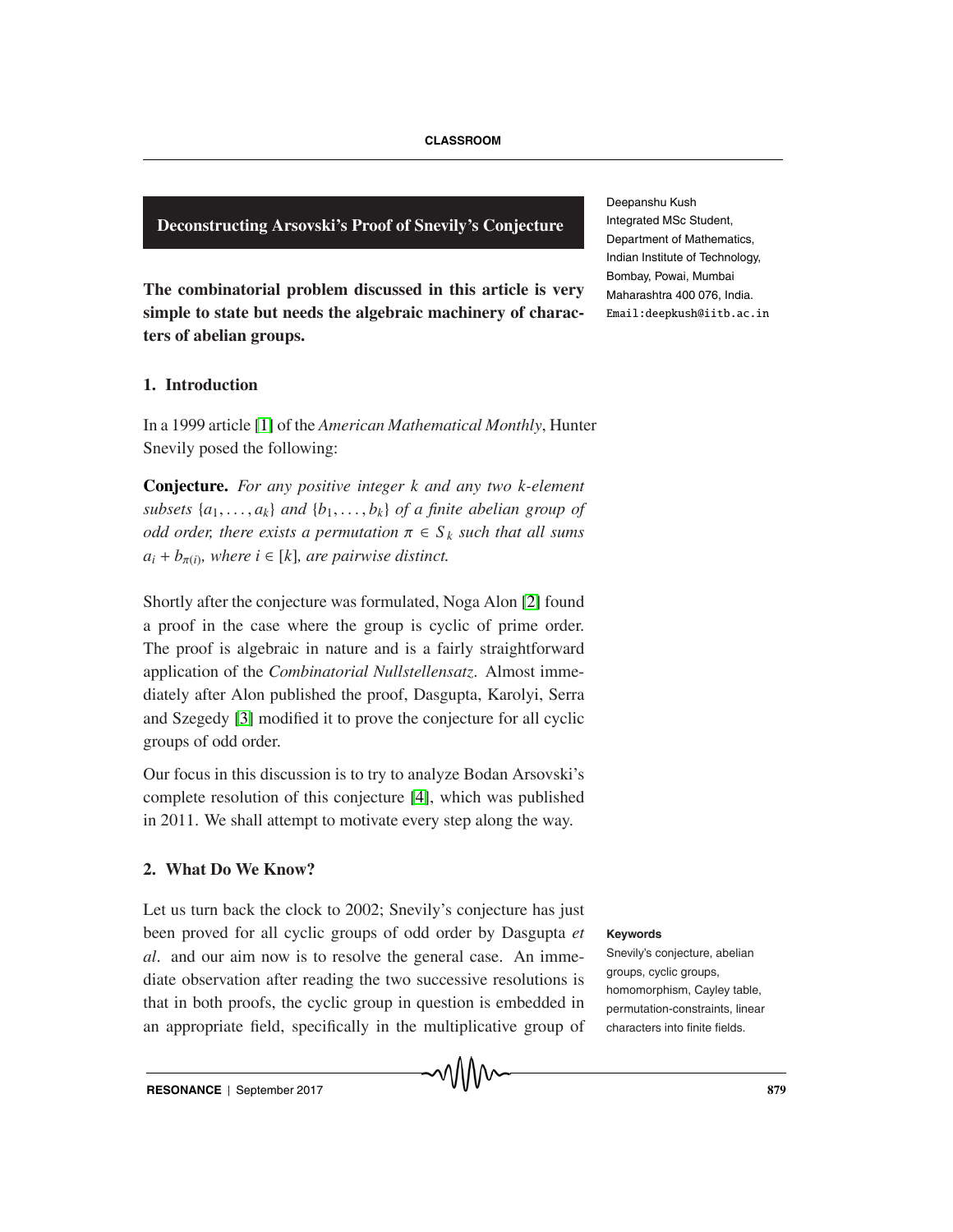realized in the multiplicative groups of finite fields which in fact is useful in tackling Snevily's conjecture in these cases.

Cyclic groups can be an appropriate finite field, and then algebraic results are used to prove the claim. This technique however, clearly cannot be used for general abelian groups as they cannot, in general, be realised as subgroups of cyclic groups.

> What can we do then? In order to apply the algebraic machinery available to us, we need to both preserve the group structure and work over a field. That's where group characters come in. Indeed, a character is a group homomorphism from a group *G* to the nonzero elements (*i.e*., the multiplicative group) of a field F. Further, it is known that

> **Theorem 1.** *Suppose G is finite abelian of order m and m divides* <sup>|</sup>F×|*. If V is the vector space of all* <sup>F</sup>*-valued functions on G, then* Hom $(G, \mathbb{F}^{\times})$  *forms a basis for V.*

> In order to not distract ourselves with technicalities, we shall defer the proof to the appendix.

> Let us now turn our attention to the statement of the conjecture. Assuming the contrary, it follows that for every permutation  $\pi \in$ *S*<sub>k</sub>, there exist distinct indices  $i = i(\pi), j = j(\pi)$  such that  $a_i$  +  $b_{\pi(i)} = a_i + b_{\pi(i)}$ . Or in other words, the vector

$$
[a_1 + b_{\pi(1)}, a_2 + b_{\pi(2)}, \ldots, a_k + b_{\pi(k)}]
$$

has two of its entries equal. Staring at this hypothesis, we observe two things: first, that we have a bunch of constraints corresponding to the space of permutations  $S_k$ , and second, that it talks about two entries in a vector being equal. We are supposed to somehow use a combination of these *permutation-constraints* to arrive at a contradiction. What is the most natural such combination that we know of? Yes, the determinant! Further, the second observation alludes to us that the fact that the determinant of a matrix with two identical columns is zero must be lying somewhere in the background!

Now for the determinant to make sense, we need to work over a field. Also, we need to construct a square matrix out of the given vector. This motivates us to recast the hypothesis as the following: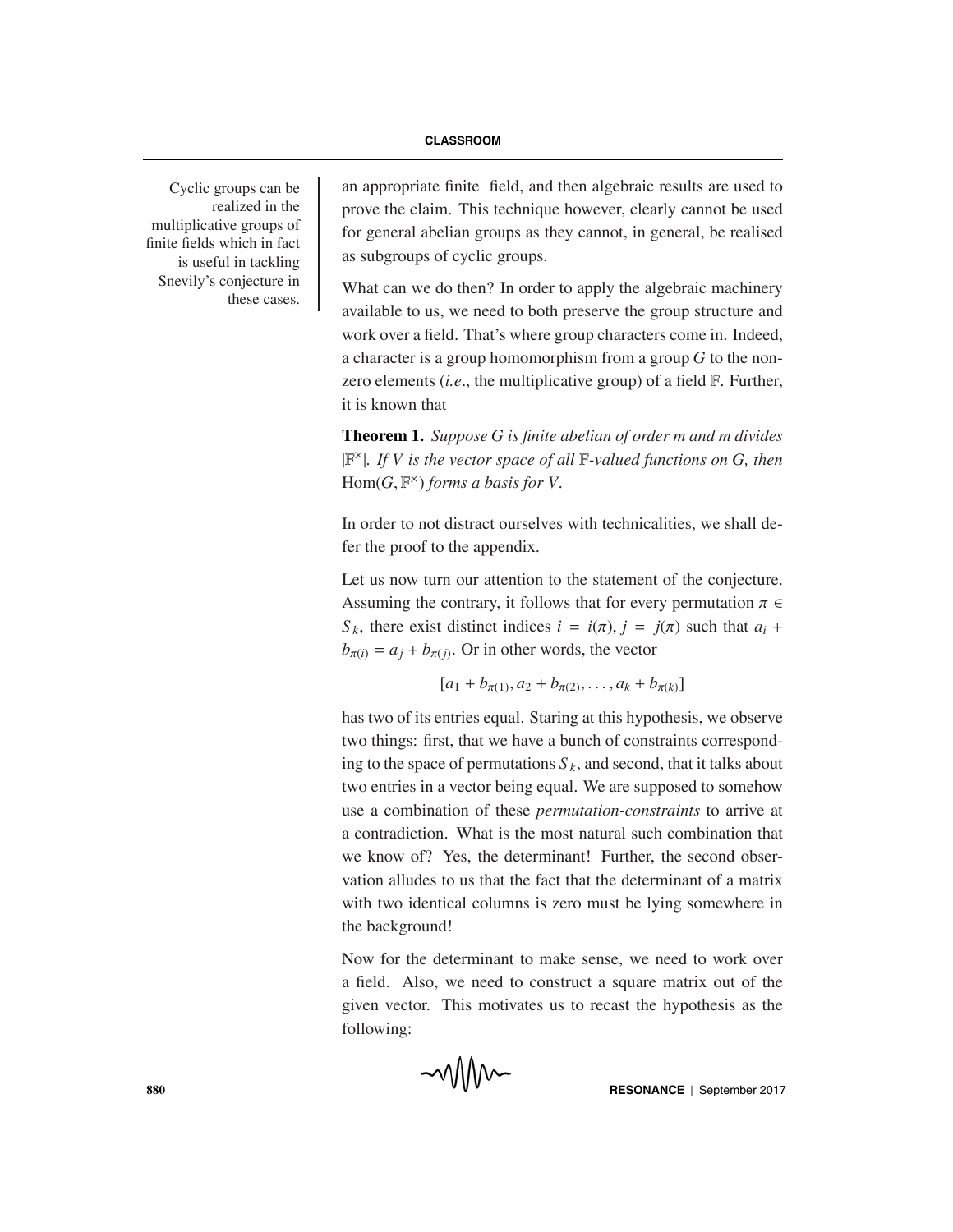,

**Observation 1.** Let  $\mathbb{F}$  be a field and suppose  $f_1, \ldots, f_k$  be  $\mathbb{F}$ *valued functions on G. Then given*  $\pi \in S_k$ , *if* 

$$
A = \begin{bmatrix} f_1(a_1 + b_{\pi(1)}) & f_1(a_2 + b_{\pi(2)}) & \dots & f_1(a_k + b_{\pi(k)}) \\ f_2(a_1 + b_{\pi(1)}) & f_2(a_2 + b_{\pi(2)}) & \dots & f_2(a_k + b_{\pi(k)}) \\ \vdots & \vdots & \vdots & \vdots \\ f_k(a_1 + b_{\pi(1)}) & f_k(a_2 + b_{\pi(2)}) & \dots & f_k(a_k + b_{\pi(k)}) \end{bmatrix}
$$

*then*  $\det A = 0$ *.* 

Let det  $||a_{ij}||$  denote the determinant of the  $k \times k$  matrix in  $M_k(\mathbb{F})$ whose  $(i, j)$ <sup>th</sup> entry is  $a_{ij}$ . Then observation 1 implies that for every permutation  $\tau \in S_k$ , det  $||f_i(a_i + b_{\tau(i)})|| = 0$ . The most natural thing to do next is to add all these determinants. Also, recall that the determinant itself is defined as the signed summation of certain products over all permutations. For ease of writing, let us work over a field of characteristic 2 so that the determinant becomes the permanent *i.e*., the signs can be ignored. So we have that the following double summation is zero:

$$
0 = \sum_{\tau \in S_k} \det ||f_i(a_j + b_{\tau(j)})|| = \sum_{\tau \in S_k} \sum_{\pi \in S_k} \prod_{i \in [k]} f_i(a_{\pi(i)} + b_{\tau(\pi(i))})
$$

What happens when we switch the summations?

$$
\sum_{\tau \in S_k} \sum_{\pi \in S_k} \prod_{i \in [k]} f_i(a_{\pi(i)} + b_{\tau(\pi(i))}) = \sum_{\pi \in S_k} \sum_{\tau \in S_k} \prod_{i \in [k]} f_i(a_{\pi(i)} + b_{\tau(\pi(i))})
$$

Carry out the transformation  $(i \mapsto \pi^{-1}(i))$ :

$$
= \sum_{\pi^{-1} \in S_k} \sum_{\tau \in S_k} \prod_{i \in [k]} f_{\pi^{-1}(i)}(a_i + b_{\tau(i)})
$$

 $(\pi^{-1} \longmapsto \pi)$  yields:

$$
= \sum_{\pi \in S_k} \sum_{\tau \in S_k} \prod_{i \in [k]} f_{\pi(i)}(a_i + b_{\tau(i)})
$$

$$
= \sum_{\pi \in S_k} det||f_{\pi(i)}(a_i + b_j)||
$$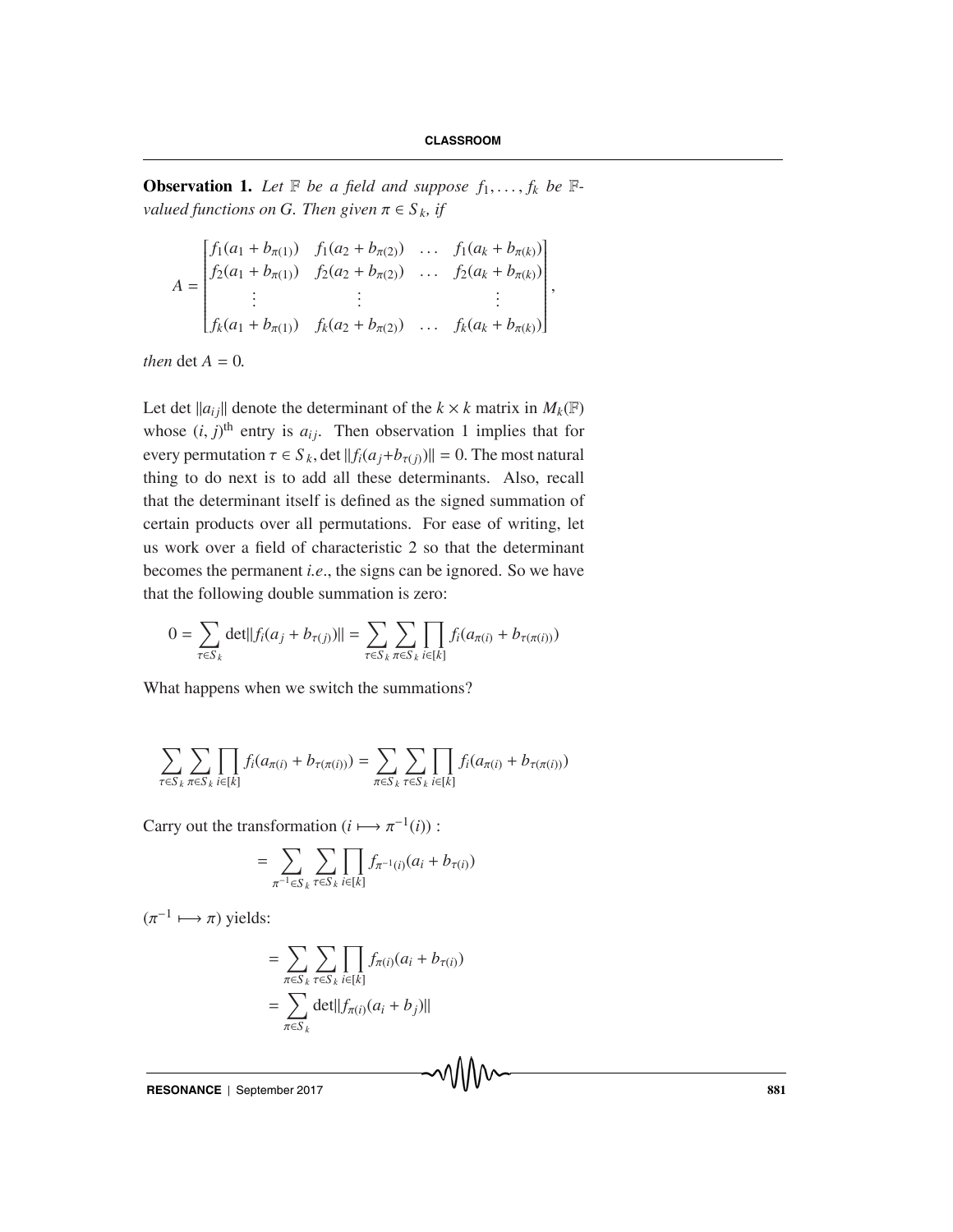This is the first non-trivial result we have arrived at! Let us record it as,

**Observation 2.** Suppose  $f_1, \ldots, f_k$  are  $\mathbb{F}\text{-}valued$  functions on G. *Then under the assumption of falsity of Snevily's conjecture,*

$$
\sum_{\pi \in S_k} \det ||f_{\pi(i)}(a_i + b_j)|| = 0.
$$

## **3. Searching in History Books**

To solve an open problem, it is always fruitful to look back at the theory in context and try to determine how the theory can be applied. In our case, let us first look at the language Snevily posed his conjecture in. We will need a couple of definitions first.

**Definition 1.** *If*  $(G, +)$  *is an abelian group of order m with elements*  $g_1, \ldots, g_m$ , then its Cayley table is defined as the  $m \times m$ *array*  $A_G$  *whose*  $(i, j)$ <sup>th</sup> *entry is*  $g_i + g_j$ .

**Definition 2.** A transversal of an  $m \times m$  matrix is a collection *of m cells, no two of which are in the same row or column. A transversal of a matrix is a latin transversal if no two of its cells contain the same element.*

Thus, Snevily's conjecture states that any  $k \times k$  submatrix of the Cayley table of an abelian group of odd order has a latin transversal. Let us go back and look at Observation 2. It is a statement about the determinant of (a function of) a  $k \times k$  submatrix of the Cayley table. This motivates us to look up existing literature about the *determinant of the Cayley table*. Indeed, we have the following well-known result:

**Theorem 2.** *(Frobenius Determinant) Let a finite group G have elements*  $g_1, g_2, \ldots, g_n$ , and let  $x_{g_i}$  be associated with each ele*ment of G. Define the matrix*  $X_G$  *with entries*  $a_{ij} = x_{g_ig_j}$ *. Then,* 

$$
\det X_G = \prod_{j=1}^r P_j(x_{g_1}, x_{g_2}, \dots, x_{g_n})^{\deg P_j}
$$

Snevily's conjecture states that any  $k \times k$ submatrix of the Cayley table of an abelian group of odd order has a latin transversal.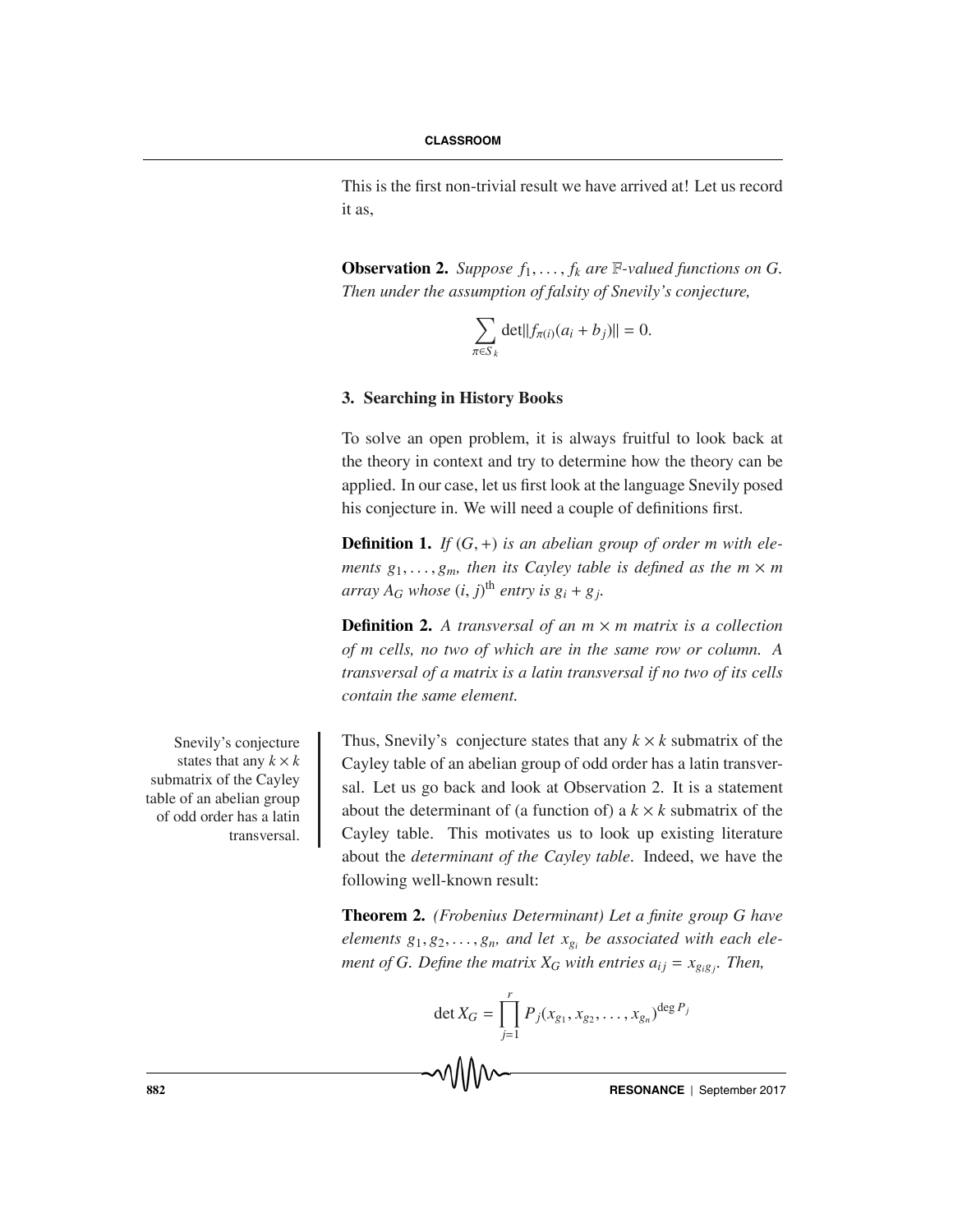*for some pairwise non-proportional irreducible polynomials*  $P_j$ s  $\blacksquare$  The theory of characters *and where r is the number of conjugacy classes of G.*

A little bit of history about this result. This was a conjecture made in 1896 by the mathematician Richard Dedekind, who wrote a letter to F. G. Frobenius about it, who ultimately proved it. In the process, it became the starting point for creation of the modern field of representation theory!

We are interested in what the theorem implies for abelian groups:

**Corollary 3.** *Let G be a finite abelian group having elements*  $g_1, g_2, \ldots, g_m$ , and let  $x_{g_i}$  be associated with each element of G. *Then there is an assignment of these formal variables*  $\{x_{g_i} = z_i\}$ *in the underlying field (say,*  $\mathbb{C}$ ) *such that det*  $X_G(z_1, \ldots, z_m) \neq 0$ *.* 

*Proof.* We know that since *G* is abelian, it has precisely *m* conjugacy classes. Further, since all  $P_j$ s are irreducible, we must have that deg  $P_j \ge 1$  and that  $m = \sum_{i=1}^m (\text{deg } P_i)^2$  which forces every *P<sub>j</sub>* to be linear so that det  $X_G = (x_{g_1} - y_1)(x_{g_2} - y_2) \dots (x_{g_m} - y_m)$ for some  $y_j \in \mathbb{C}$ . Thus, one can find an assignment  $\{z_i\}$  such that each factor is non-zero.

**Remark.** *Both theorem* 2 *and corollary* 3 *are true in the case when G is of odd order and the underlying field has characteristic* 2*.*

Although it would turn out later that we don't need this theorem directly for proving Snevily's conjecture, just the statement of the corollary in our context gives us several ideas to progress:

**Idea 1**: Corollary 3 suggests, at least when  $k = m$ , that there exists a function  $f: G \to \mathbb{F}$ , where  $\mathbb{F}$  is as chosen before (*i.e.*, of characteristic 2 and such that *m* divides  $\mathbb{F}^{\times}$ ) such that det  $\|f(a_i +$  $|b_j\rangle$   $\neq$  0. So the next thing to ask is if it holds for a general  $1 \leq k \leq m$ .

**Idea 2**: Suppose that idea 1 works *i.e*., given *k*, there is a function corresponding to which the determinant of the  $k \times k$  submatrix in question is non-zero. But then to contradict idea 1, it is reasonable

and representations started with the computation of the group determinant by Frobenius as mentioned in the theorem.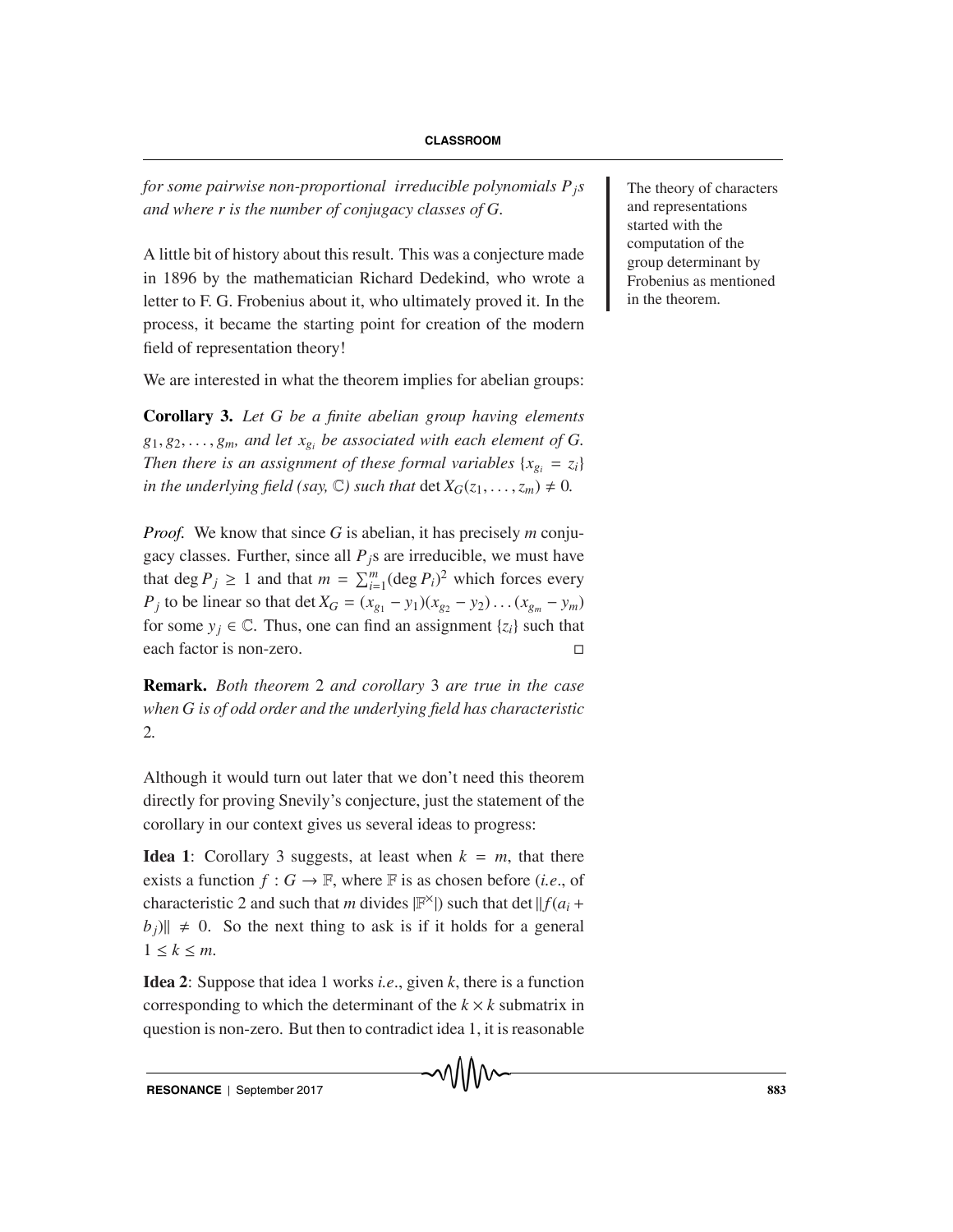to propose that det  $|| f(a_i + b_j) || = 0$  for every function *f*. In fact, since theorem 1 tells us that any function is a linear combination of (*m* distinct) *characters*, to prove that the determinant is zero, we could start off by applying observation 2 to the characters, taken *k* at a time.

Henceforth, assume that  $\mathbb F$  has characteristic 2 and *m* divides  $|\mathbb F^{\times}|$ . (It is an easy exercise to prove that all odd numbers divide a number of the form  $2^n - 1$ .)

### **4. Finishing Things O**ff

Let us begin by exploring idea 1. The following proof is by Arsovski [4].

**Lemma 1.** Let A be a  $k \times k$  matrix, each of whose entries is one *of the formal variables z*1, ...,*zm, and such that any two entries in the same row or the same column are distinct. Then these formal variables can be assigned values from*  $\mathbb F$  *so that*  $\det A \neq 0$ .

*Proof.* The proof proceeds by induction by *k*. The case  $k = 1$ is trivial. If *k* is greater than 1, we may assume without loss of generality that *z*<sup>1</sup> appears as an entry. The determinant of *A* is a polynomial in  $z_1$ , of degree at most  $k < |F|$ , with leading coefficient being the determinant of a submatrix of *A*. By the induction hypothesis, the formal variables  $z_2, ..., z_m$  can be assigned values The multilinearity from  $\mathbb F$  so that this coefficient is non-zero. The polynomial in  $z_1$ , obtained in this way, is not the zero polynomial, and has degree at most  $k < |\mathbb{F}|$ ; therefore,  $z_1$  can be assigned a value from  $\mathbb{F}$  so that this polynomial does not vanish.  $\Box$ 

**Lemma 2.** *Suppose that*  $\varphi$  *is any map from G to*  $\mathbb{F}$ *. Then* 

$$
\det \|\varphi(a_i + b_j)\| = 0.
$$

*Proof.* The system of all characters  $\varphi_1, ..., \varphi_m : G \to \mathbb{F}^\times$  forms a basis of the vector space of all maps from *G* to F. Therefore, there are elements  $\lambda_1, ..., \lambda_m \in \mathbb{F}$  such that  $\varphi = \lambda_1 \varphi_1 + ... + \lambda_m \varphi_m$ .

property of the determinant map is very useful as we see here.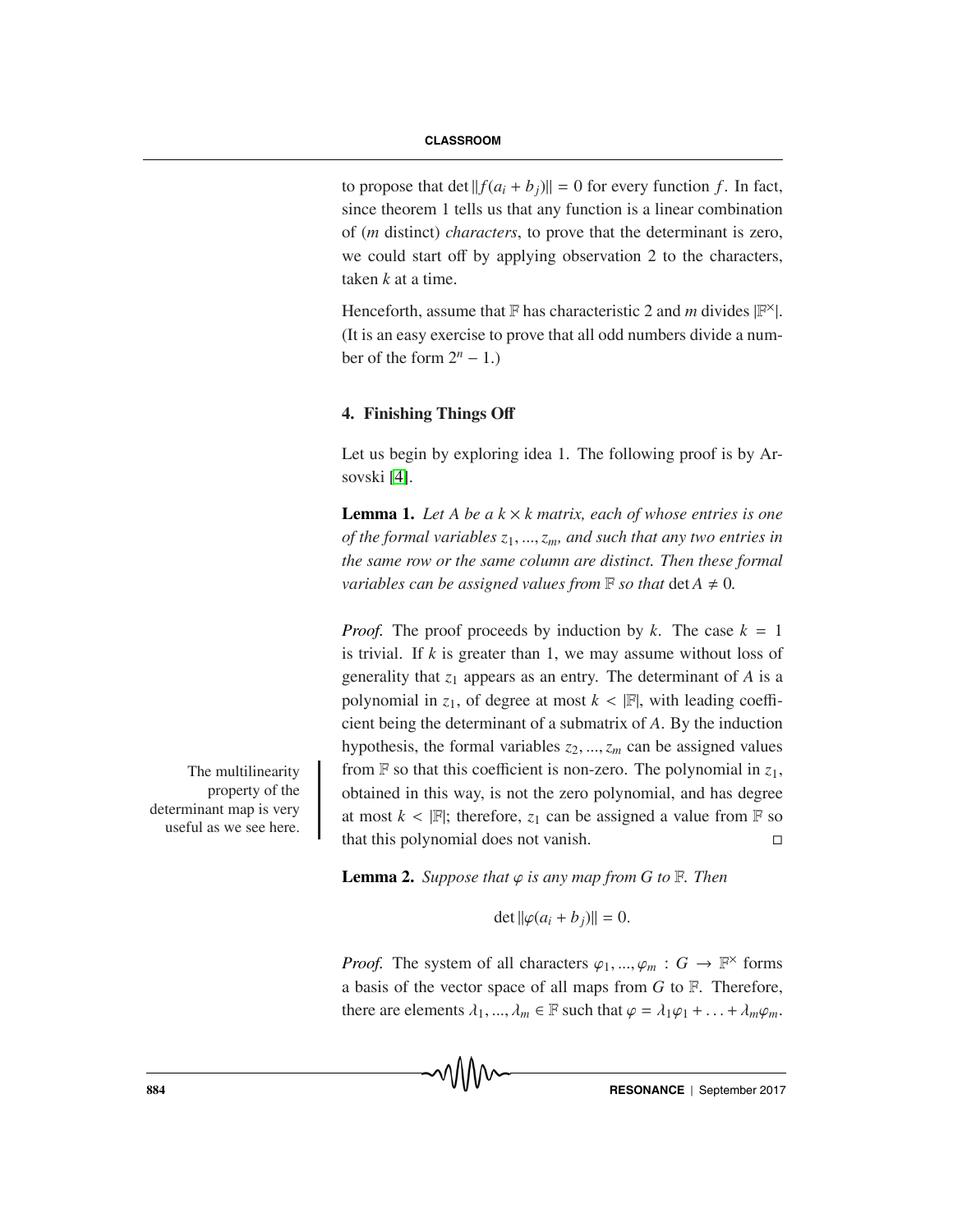Substituting, the determinant is,

$$
\det ||\varphi(a_i + b_j)|| = \det || \sum_{s=1}^{m} \lambda_s \varphi_s(a_i + b_j)||.
$$

Observe that the  $i<sup>th</sup>$  row is the linear combination of some  $m$  vectors

$$
[\varphi_1(a_i + b_1), \ldots, \varphi_1(a_i + b_k)], [\varphi_2(a_i + b_1), \ldots, \varphi_2(a_i + b_k)],
$$
  
 
$$
\ldots, [\varphi_m(a_i + b_1), \ldots, \varphi_m(a_i + b_k)].
$$

So naturally, the next idea is to exploit the multilinearity of the determinant *i.e*., to choose one such vector for each of the *k* rows and sum the resulting determinant over all possible choices of vectors. Note that 'choosing a vector for row *i*' corresponds to picking an index  $1 \leq s_i \leq m$  for row *i i.e.*, choosing the vector  $[\varphi_{s_i}(a_i + b_1), \ldots, \varphi_{s_i}(a_i + b_k)]$  for row *i*. Thus, we can write

$$
\det \|\sum_{s=1}^{m} \lambda_s \varphi_s (a_i + b_j) \| = \sum_{s_1, \dots, s_k = 1}^{m} \left( \prod_{i=1}^{k} \lambda_{s_i} \right) \det \|\varphi_{s_i} (a_i + b_j) \|. \tag{1}
$$

What happens when two of the chosen indices are equal? This is where the homomorphism property of the characters comes in. Suppose,  $s_p = s_q (= s$ , say) for some  $1 \leq p < q \leq k$ . Then we claim that rows *p* and *q* are proportional. Indeed, observe that for every  $j \in [k]$ ,

$$
\varphi_s(a_q + b_j) = \varphi_s(a_q - a_p)\varphi_s(a_p + b_j),
$$

which implies,

$$
[\varphi_{s_p}(a_p+b_1),\ldots,\varphi_{s_p}(a_p+b_k)]=\varphi_s(a_q-a_p)[\varphi_{s_q}(a_q+b_1),\ldots,\varphi_{s_q}(a_q+b_k)].
$$

Thus, in this case, the resulting determinant vanishes! Therefore, in the right hand side of (1), only the terms corresponding to pairwise distinct *si*s survive. These pairwise distinct *si*s can be chosen in the following manner. We choose a length *k* strictly increasing sequence in [*m*], say  $1 \le t_1 < t_2 < \ldots < t_k \le m$  and consider all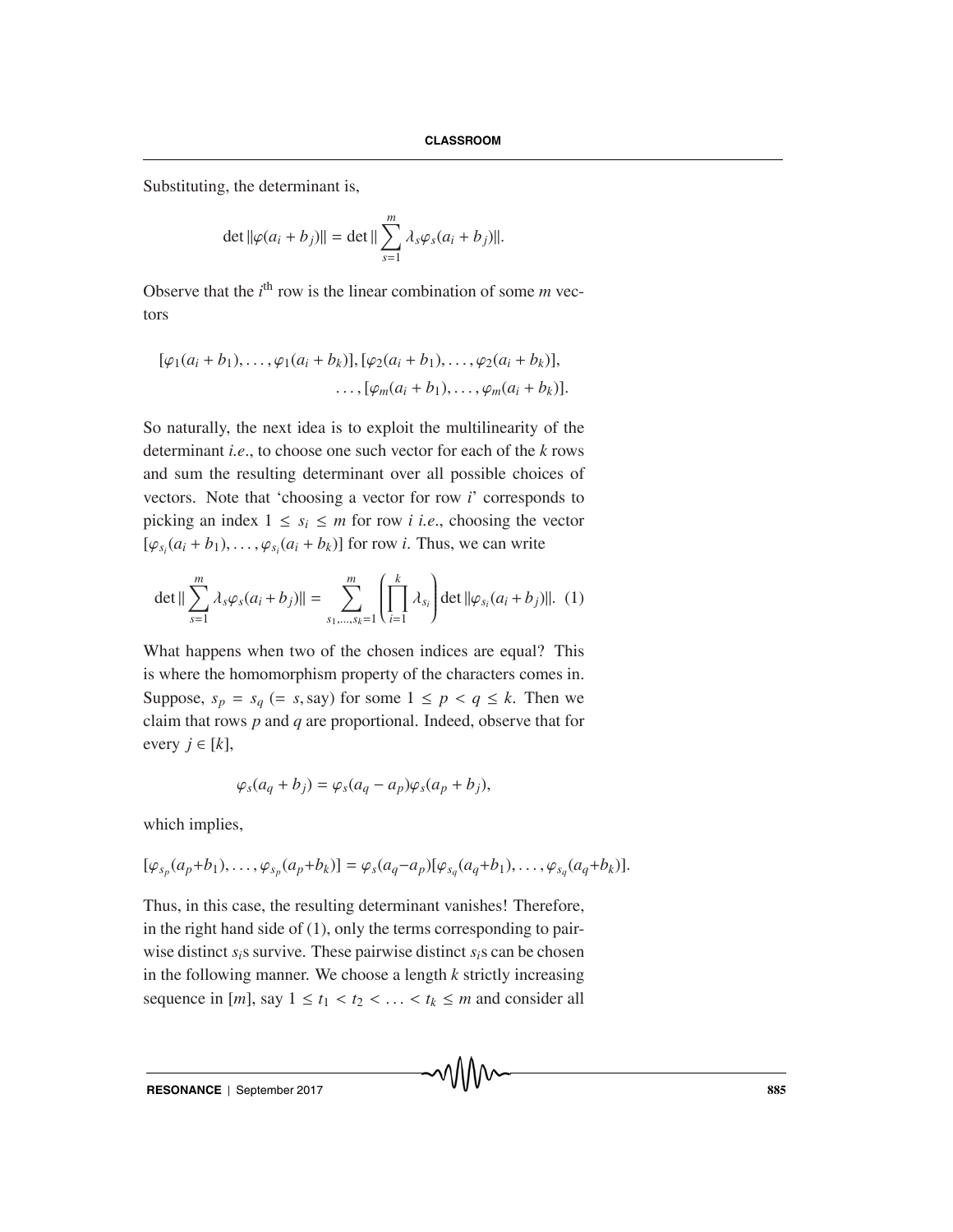permutations of this sequence, assigning for a given  $\pi \in S_k$  the index  $t_{\pi(i)}$  to row *i*. We thus have,

$$
\sum_{s_1,\dots,s_k=1}^m \left( \prod_{i=1}^k \lambda_{s_i} \right) \det \|\varphi_{s_i}(a_i + b_j)\|
$$
  
= 
$$
\sum_{1 \le t_1 < t_2 < \dots < t_k \le m} \left( \prod_{i=1}^k \lambda_{t_i} \right) \left( \sum_{\pi \in S_k} \det \|\varphi_{t_{\pi(i)}}(a_i + b_j)\| \right).
$$

But on the right hand side, for any sequence  $1 \le t_1 < t_2 < \ldots <$  $t_k \leq m$ ,

$$
\sum_{\pi \in S_k} \det ||\varphi_{t_{\pi(i)}}(a_i + b_j)|| = 0,
$$

by observation 2, by choosing  $f_i = \varphi_{t_i}$ . Finally, we can conclude that

$$
\det \|\varphi(a_i+b_j)\| = 0.
$$

 $\Box$ 

Lemma 1 and 2 finally give us the desired contradiction. Indeed, if we associate with every element *g* ∈ *G* a formal variable  $x_g$ , then all entries in the same row or in the same column of the matrix  $[x_{a_i+b_j}]$  are distinct. By lemma 1,  $x_g$  can be assigned a value  $\varphi(g)$  such that the determinant of the resulting matrix  $[\varphi(a_i +$  $b_j$ ] is non-zero. But this immediately contradicts lemma 2. We have thus proved Snevily's conjecture.

## **Appendix**

As promised, following is the proof of theorem 1.

**Claim.** *The distinct characters of G are linearly independent as members of V.*

*Proof.* Assume the contrary. Let  $\chi_1, \ldots, \chi_s$  be distinct characters with the dependency relation,

$$
a_1 \chi_1(x) + \ldots + a_s \chi_s(x) = 0, \tag{2}
$$